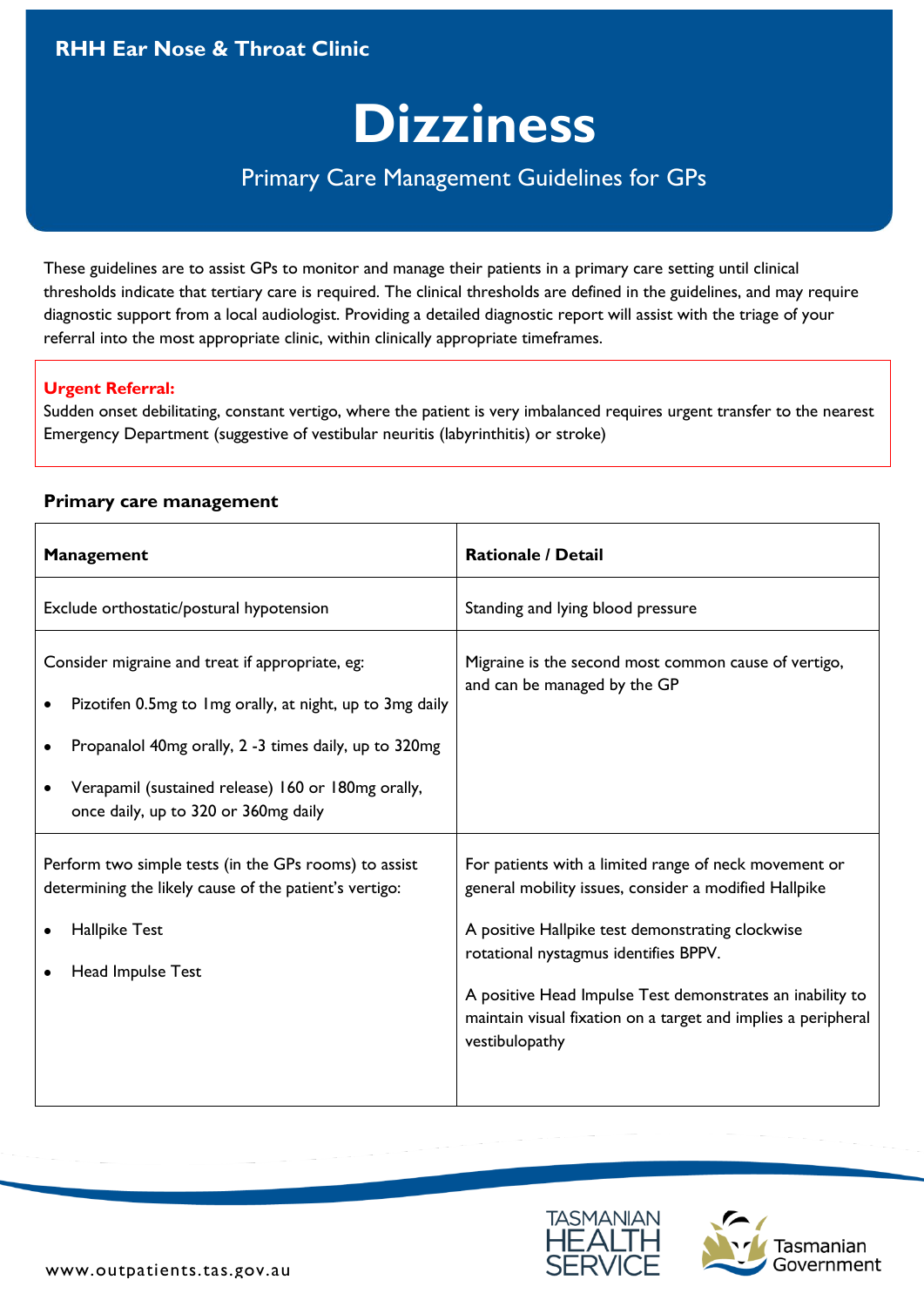| <b>Management</b>                                                                                                                                                                                                                                                                                                                                                                                                                                                                                                                                                                                                                    | <b>Rationale / Detail</b>                                                                                                                                                                                                                                                                                                                                                                                                                                                                                                          |
|--------------------------------------------------------------------------------------------------------------------------------------------------------------------------------------------------------------------------------------------------------------------------------------------------------------------------------------------------------------------------------------------------------------------------------------------------------------------------------------------------------------------------------------------------------------------------------------------------------------------------------------|------------------------------------------------------------------------------------------------------------------------------------------------------------------------------------------------------------------------------------------------------------------------------------------------------------------------------------------------------------------------------------------------------------------------------------------------------------------------------------------------------------------------------------|
| If the Hallpike Test is positive:<br>Consider Benign Paroxysmal Positional Vertigo<br>(BPPV) which typically lasts 10-30 seconds, is induced<br>with particular changes in head position and can result<br>in movement limiting behaviour<br>Treat using particle repositioning manoeuvres eg the<br><b>Epley Manoeuvre</b><br>Home Epley Manoeuvre, where appropriate, for<br>patient to perform themselves<br>Consider referral to a community Vestibular<br>Physiotherapy or Falls Clinic, especially for patients<br>with a limited range of neck movement or general<br>mobility issues<br>Provide Patient Info Leaflet on BPPV | BPPV can be diagnosed and treated in the GPs rooms<br>(or by an appropriate physiotherapist)<br>Although the vertigo has a short duration, the patient<br>$\bullet$<br>may complain of hours of symptoms because they<br>may feel unwell afterward (eg. nausea, disequilibrium)<br>Note which positional changes induce the vertigo (e.g.<br>$\bullet$<br>rolling to the side in bed)<br>The Epley Manoeuvre, performed on the affected<br>$\bullet$<br>side, has an 80% success rate for symptom resolution<br>on first treatment |
| If the Head Impulse Test is positive:<br>In a setting of acute, constant rotary vertigo for $> 24$<br>hours, consider vestibular neuritis                                                                                                                                                                                                                                                                                                                                                                                                                                                                                            | Refer to Vestibular Neuritis in the ENT Referral<br>Guidelines.                                                                                                                                                                                                                                                                                                                                                                                                                                                                    |
| Non-specific dizziness/disequilibrium<br>Avoid sedatives & vestibular suppressants (e.g.<br>stemetil, diazepam) may exacerbate presentation<br>DEXA bone density scan and bone protection<br>medication (calcium & vitamin D at a minimum)<br>Specialist referral as appropriate: consider geriatrician,<br>ophthalmologist (if visual component suspected e.g.<br>cataracts), neurologist (if neurological component<br>suspected e.g. peripheral neuropathy)                                                                                                                                                                       | Nonspecific unsteadiness, particularly in the elderly may<br>represent multi-sensory disequilibrium, often with more<br>than one aetiology (e.g. vision, peripheral sensation,<br>vestibular hypofunction, hypothyroidism)                                                                                                                                                                                                                                                                                                         |